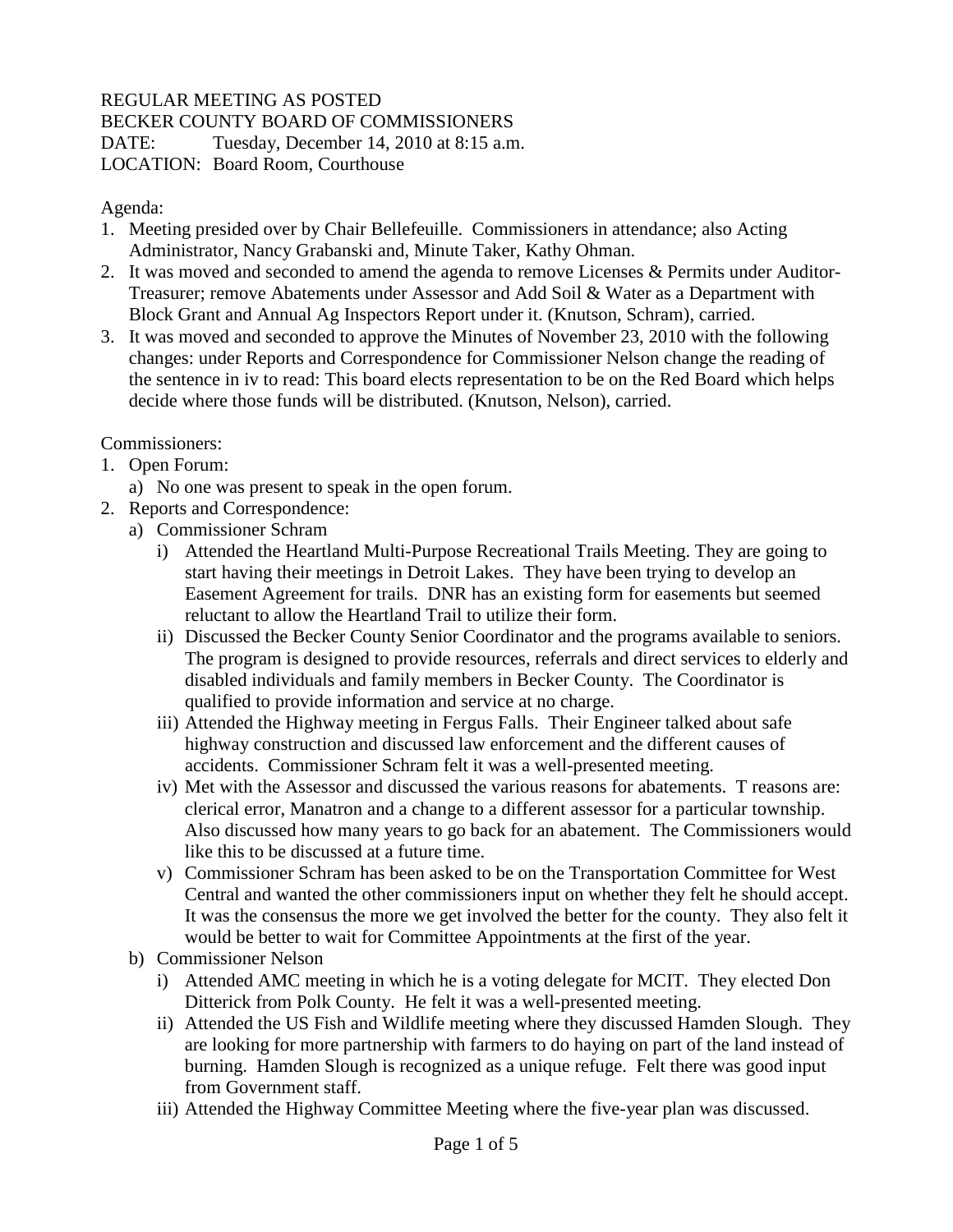- iv) Attended an Ag Forum meeting. It was good discussion, but no legislators were present. A spokesperson from Collin Peterson's office was present and discussed some ag issues.
- v) Attended a meeting where they discussed the aquatic invasive species.
- c) Commissioner Bellefeuille
	- i) Attended the Indian Affairs Advisory Council meeting. He felt Becker County had a better working relationship with the White Earth Reservation than other counties.
- d) Commissioner Salminen
	- i) Discussed the State Community Health Services Advisory Committee (SCHSAC). This is a policy committee concerning public health. If any of the Commissioners wish to attend they will get the same per diem as Harry. Rhonda Stock from Community Health will be attending so please coordinate this with Nancy or Harry if you wish to attend as well.
	- ii) The other meetings that Commissioner Salminen attended are all represented during this board meeting so he had nothing more to report.
- e) Commissioner Knutson
	- i) Attended the Environmental Meeting. The magnet that was purchased for use at the landfill has probably already paid for itself.
	- ii) The Eastern Transfer Station/Highway building is tentatively scheduled to be open the first Saturday in January. The Highway Department is already occupying their part of the building.
	- iii) Attended the Safety Committee Meeting. There were 36 injuries as of the first of December, which is down from prior years. The first aid supplies need to be restocked which will cost about \$300. They discussed using a daily log sheet when supplies were used because of that cost.
	- iv) Attended the Natural Resources Committee meeting where they discussed easement issues. In the past the County had sold tax forfeited property and thought they had land locked themselves. However after examining records, found they had maintained an easement on some of the properties.
	- v) Attended the Recreational Board meeting where they discussed a proposed trail from the Woods & Trails Snowmobile Club. Discussed the Vermont tool kit, which is a tool in which Pro West would take the information and data we already have available and put it into a form compatible with our programs. This would give us a better idea as to topography, soil types, elevations and finding the best place for routes.
- 3. Commissioners Appointments:
	- a) It was moved and seconded to pass Resolution 12-10-1L that the office of Becker County Coroner shall be an appointment of up to, but not exceed, four (4) years. (Salminen, Schram), carried.
	- b) It was moved and seconded to pass Resolution 12-10-1M to appoint Dr. Knute Thorsgard as Becker County Coroner for a one-year term beginning on January 1, 2011 and expiring December 31, 2012. (Schram, Knutson), carried.
- 4. Commissioners Board Meeting Date Setting:
	- a) It was moved and seconded to pass Resolution 12-10-1A with the modification to read 'that the Becker County Board of Commissioners may meet in Regular Business Sessions on the  $2<sup>nd</sup>$ ,  $3<sup>rd</sup>$  and  $4<sup>th</sup>$  Tuesday on each month and, if required, can conduct business at these meetings.' (Knutson, Salminen), carried.

Finance Committee Minutes, Ryan Tangen presented: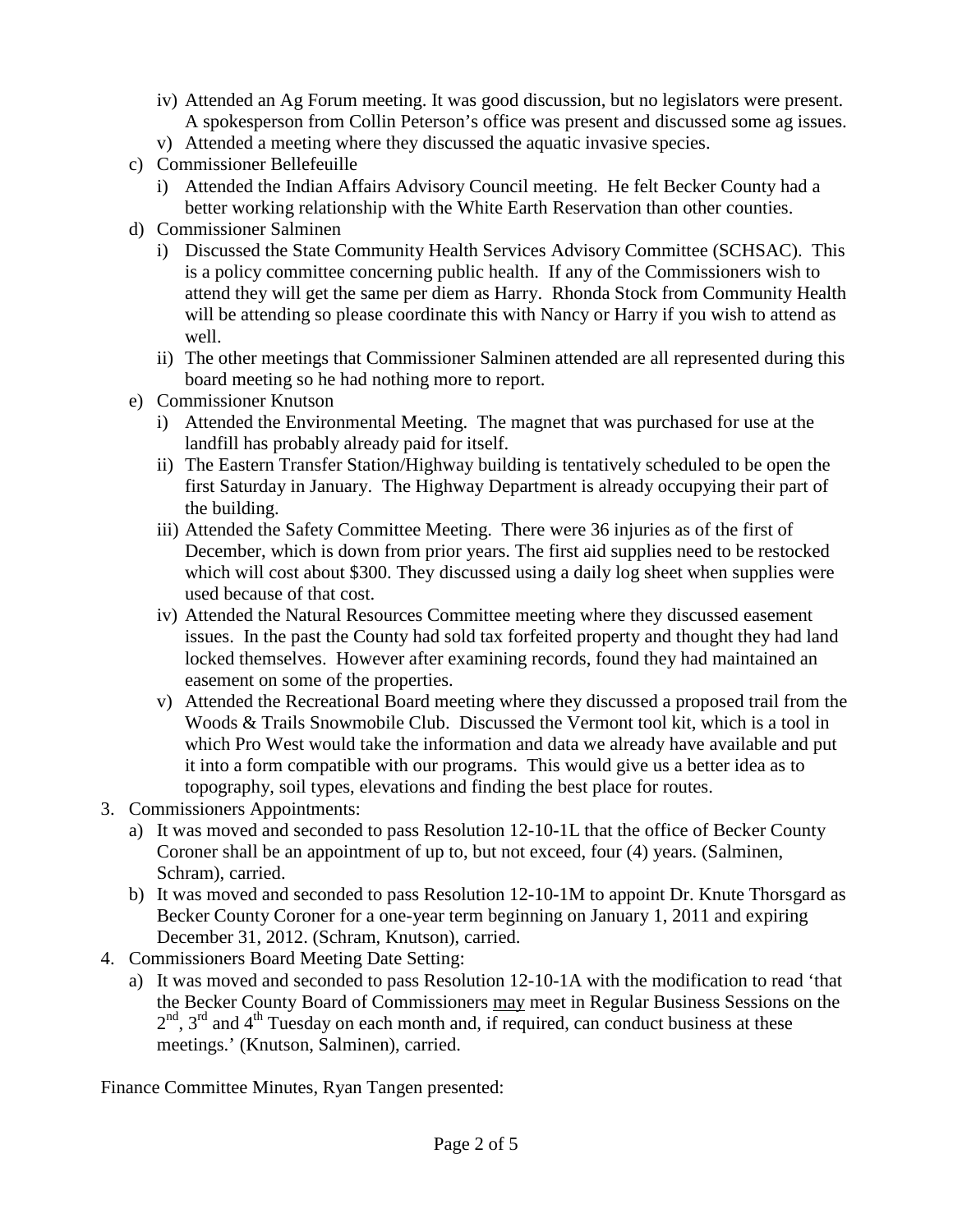- 1. It was moved and seconded to approve the Claims with the following change: authorize payment of \$18,000 due at delivery for the newly leased trail groomer by Auditor's Warrant, the over 90 day claims (1) DL Newspapers in the amount of \$133,70 due to missed charges (2) Dean Haverkamp in the amount of \$201.75 due to size of claims. (3) J & K Marine in the amount of \$266.00 and waiting for explanation (4) Larry Knutson in the amount of \$2,900 due to inadvertent oversight (5) Software House International in the amount of \$4,852.13 due to incorrect billing address (6) St. Mary's EMS in the amount of \$149.50 due to late receipt from Coroner and the Auditor's Warrants for 11/23/10 in the amount of \$173,870.50, and 11/30/10 in the amount of \$20,319.07, and 12/2/10 in the amount of \$5,977,364.74, and 12/7/10 in the amount of \$582.74. (Nelson, Knutson), carried.
- 2. The Human Services claims were reviewed and it was recommended to approve when presented.
- 3. It was recommended by the Finance Committee to approve when presented an increase in the MFIP grant.
- 4. It was recommended by the Finance Committee to approve when presented Resolution 12-10- 1H for a request for part-time Office Support Specialist.
- 5. It was recommended by the Finance Committee to approve when presented Resolution 12-10- 1G for a request for part-time Public Health Nurse.
- 6. It was recommended to approve when presented Resolution 12-10-1I the Memorandum of Understanding with Otter Tail County.
- 7. It was moved and seconded to approve the annual software maintenance agreements and licenses with Vmware View Maintenance, Vmware Vsphere Maintenance, Cisco Phone Systems, and 2 ARC Editor Licenses (Knutson, Nelson), carried.
- 8. It was moved and seconded to approve the purchase of 6 laptops for the creation of a training room for the estimated cost of \$2,800. (Salminen, Nelson), carried.
- 9. It was moved and seconded to approve the change fund for the East Transfer Station in the amount of \$150. (Salminen, Knutson), carried.
- 10. It was moved and seconded to approve up to \$3,100 for the purchase of the necessary IT equipment for the East Transfer Station. (Salminen, Nelson), carried.
- 11. It was recommended by the Finance Committee to hold off on the sale of the Spring Creek Township property until a more equitable purchase price can be negotiated.
- 12. It was recommended by the Finance Committee to approve when presented the low bid from PRT USA in the amount of \$21,767 for 2012 seedlings.
- 13. It was recommended by the Finance Committee to approve when presented Resolution 12-10- 1B for a request to fill a full-time position in the County Attorney's office.
- 14. It was moved and seconded to approve the 2011 agreements for CHIPS proceedings with Stuart Kitzman and Steve Beitelspacher for the legal services at a rate of \$1,200 per month. (Nelson, Knutson), carried.
- 15. It was moved and seconded to approve Resolution 12-10-1E to extend the time frame of the voluntary furlough plan. (Salminen, Schram), carried.
- 16. It was recommended to approve when presented the 2011 Natural Resources Block Grant.

Natural Resource Management Department:

1. It was moved and seconded to table for more clarification as to questions concerning easements and to put the MN Waterfowl Association Request on the agenda for the December 28<sup>th</sup> meeting under Auditor-Treasurer. (Nelson, Knutson), carried.

2. It was moved and seconded to approve the low quote of \$21,767.00 from PRT USA Inc.for 160,000 containerized tree seedlings for the spring of 2012. (Nelson, Knutson), carried.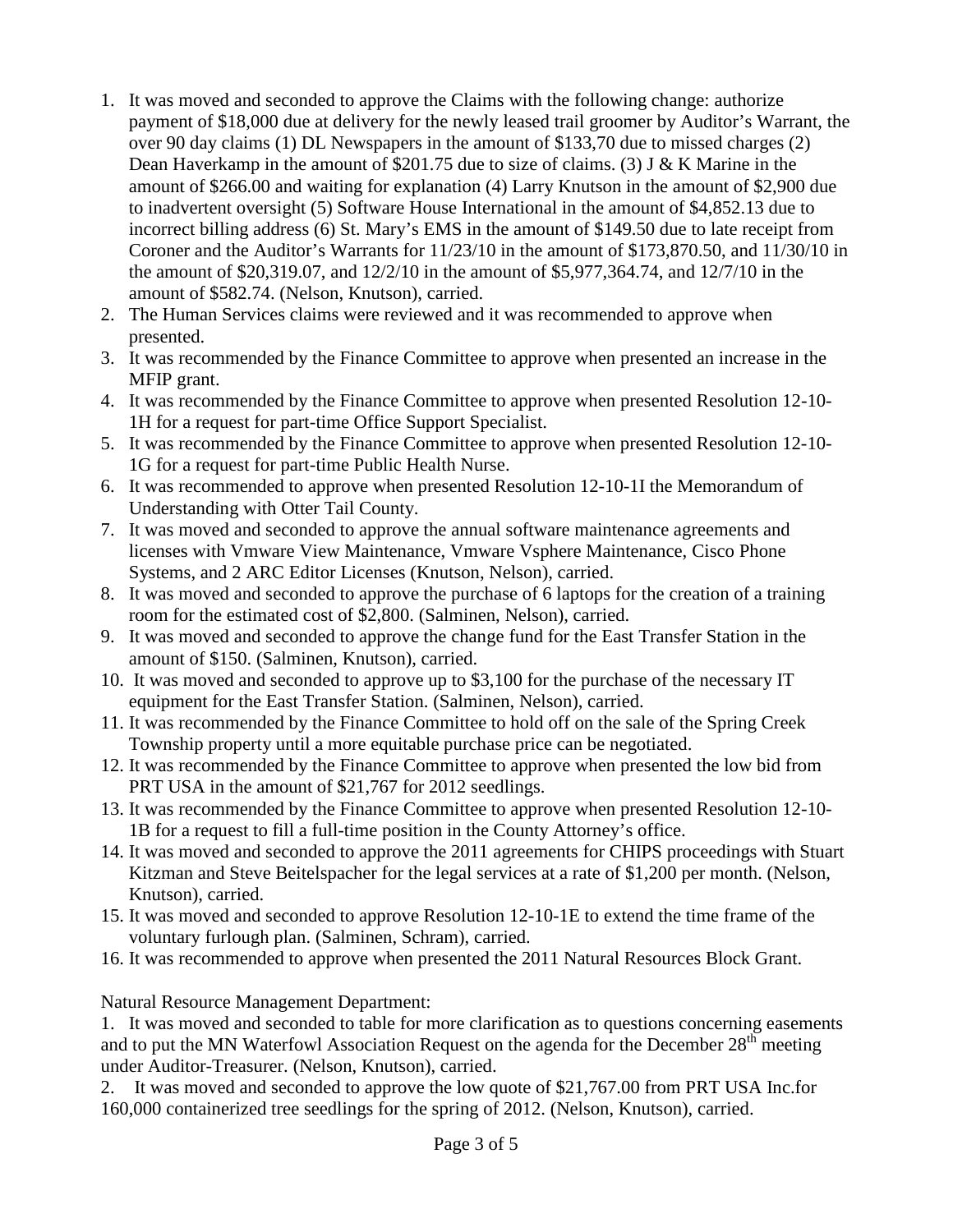- 4. It was moved and seconded to approve Resolution 12-10-1C to clarify an easement with a vague legal description for ingress and egress purposes over tax-forfeited property in the Northwest Quarter of the Southeast Quarter and part of the Northeast Quarter of the Southwest Quarter in Section 20, Township 139 North, Range 37 West of the Fifth Principal Meridian in Becker County, Minnesota. (Knutson, Schram), carried.
- 5. It was moved and seconded to give the Auditor/Treasurer authority to sign the deed concerning the easement for ingress and egress purposes over tax-forfeited land in the Northwest Quarter of the Southeast Quarter and part of the Northeast Quarter of the Southwest Quarter in Section 20, Township 139 North, Range 37 West of the Fifth Principal Meridian in Becker County, Minnesota. (Knutson, Salminen), carried.

Soil and Water: Brad Grant Presented:

- 1. It was moved and seconded to approve the 2011 Natural Resources Block Grant agreement. (Nelson, Schram), carried.
- 2. It was moved and seconded to accept the Becker County Agricultural Inspector's 2010 Annual Report and Work plan Summary. (Schram, Nelson), carried.

Human Services, Nancy Nelson presented:

- 1. There were no additions to the Human Services Agenda.
- 2. It was moved and seconded to approve the Lakeland Mental Health Contract (Schram, Salminen), carried.
- 3. It was moved and seconded to approve the purchase of Service Agreements with Stellher Human Services. (Salminen, Schram), carried.
- 4. It was moved and seconded to approve the Purchase of Service Agreements with Becker County/School District #22/Lakeland Mental Health Center. (Salminen, Schram), carried.
- 5. It was moved and seconded to approve the purchase of Service Agreements with Rural Minnesota CEP. (Salminen, Schram), carried.
- 6. It was moved and seconded to approve the TriMN Service Agreement. (Salminen, Schram), carried.
- 7. It was moved and seconded to approve the Title IV-D (Child Support Enforcement) Cooperative Agreement. (Schram, Salminen), carried.
- 8. It was moved and seconded to approve Resolution 12-10-1J for the Revised MFIP Budget. (Salminen, Schram), carried.
- 9. It was moved and seconded to approve the revised Emergency Assistance Program. (Salminen, Schram), carried.
- 10. It was moved and seconded to approve Resolution 12-10-1H to interview and hire from eligible Merit System applicants a part time office support specialist. (Schram, Salminen), carried.
- 11. It was moved and seconded to approve the Human Services Claims. (Salminen, Schram), carried.

Community Health, Nancy Nelson presented:

1. It was moved and seconded to approve Resolution 12-10-1G to interview and hire from eligible Merit System applicants a part time public health nurse. (Schram, Bellefeuille), carried.

- 2. It was moved and seconded to approve Resolution 12-10-1I for Becker County Board of Commissioners to enter into a Memorandum of Understanding agreement with Otter Tail Public Health to provide 12 hours of public health nurse time for 1 year. (Schram, Salminen), carried.
- 3. It was moved and seconded to approve the Community Health Claims. (Salminen, Knutson), carried.